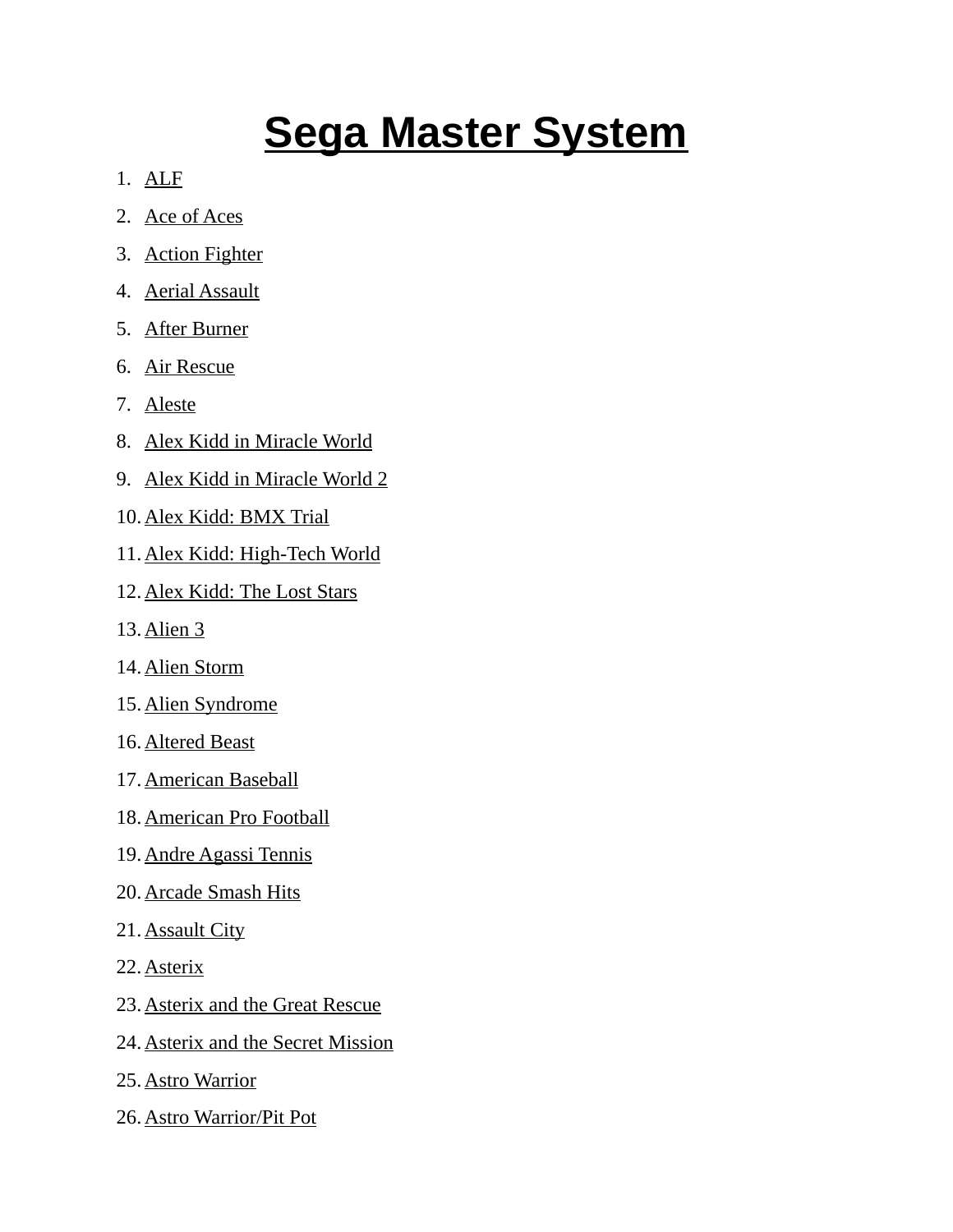- 27. Ayrton Senna's Super Monaco GP II
- 28. Aztec Adventure
- 29. Back to the Future Part II
- 30. Back to the Future Part III
- 31. Baku Baku Animal
- 32. Bank Panic
- 33. Basketball Nightmare
- 34. Batman Returns
- 35. Battle OutRun
- 36. Battlemaniacs
- 37. Black Belt
- 38. Blade Eagle 3-D
- 39. Bomber Raid
- 40. Bonanza Bros
- 41. Bonkers Wax Up
- 42. Bram Stoker's Dracula
- 43. Bubble Bobble
- 44. Buggy Run
- 45. California Games
- 46. California Games II
- 47. Captain Silver
- 48. Casino Games
- 49.Castle of Illusion Starring Mickey Mouse
- 50. Champions of Europe
- 51. Championship Hockey
- 52.Cheese Cat-Astrophe Starring Speedy Gonzales
- 53. Choplifter
- 54. Chuck Rock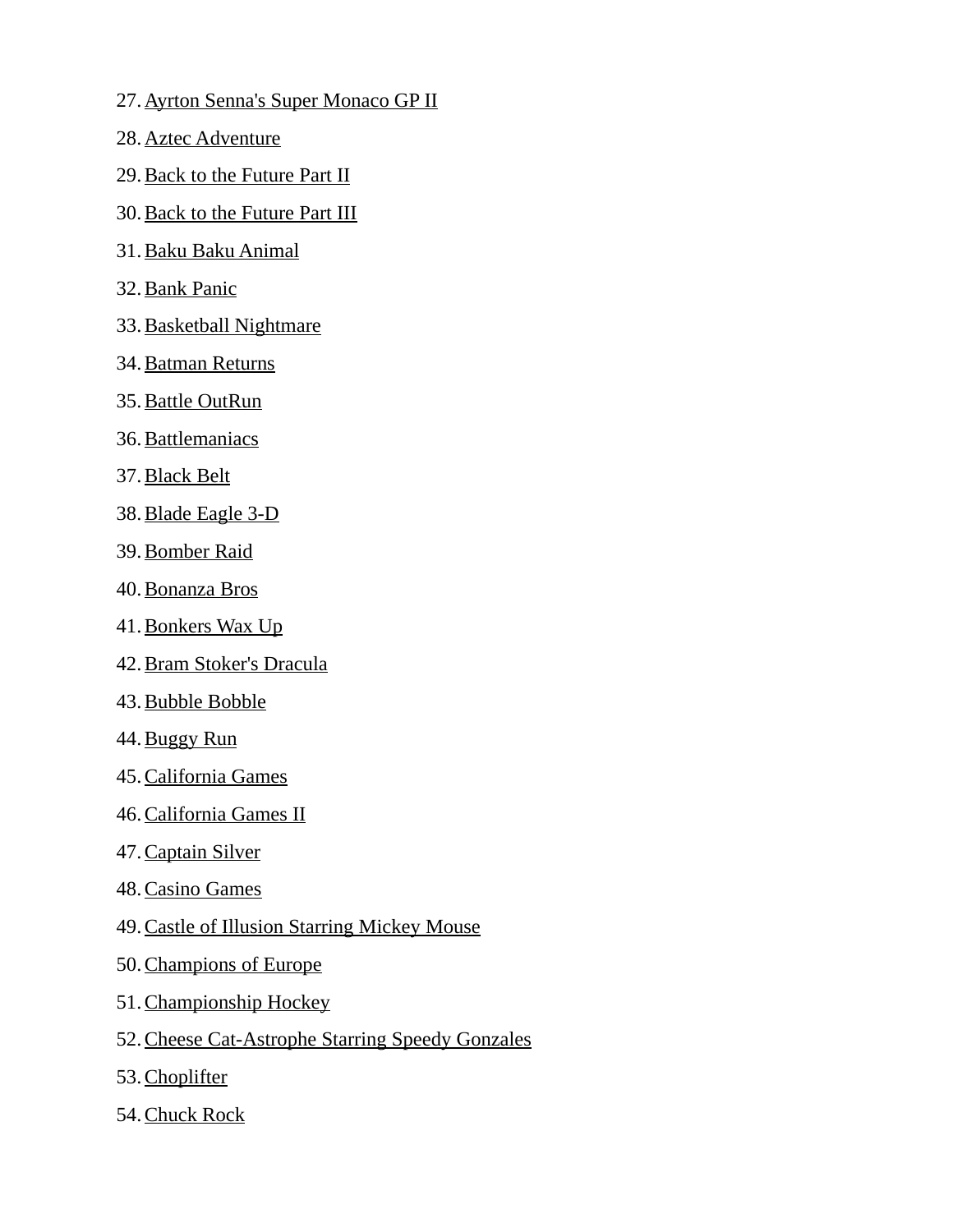- 55. Chuck Rock II: Son of Chuck
- 56. Cloud Master
- 57. Columns
- 58. Cool Spot
- 59. Cosmic Spacehead
- 60. Cyborg Hunter
- 61. Daffy Duck in Hollywood
- 62. Danan: The Jungle Fighter
- 63. Dead Angle
- 64.Deep Duck Trouble Starring Donald Duck
- 65.Desert Speedtrap starring Road Runner and Wile E. Coyote
- 66. Desert Strike
- 67. Dick Tracy
- 68. Disney's Aladdin
- 69. Disney's The Jungle Book
- 70. Double Dragon
- 71. Double Hawk
- 72. Dr. Robotnik's Mean Bean Machine
- 73. Dragon Crystal
- 74. Dragon: The Bruce Lee Story
- 75. Dynamite Duke
- 76. Dynamite Dux
- 77. E-SWAT
- 78. Ecco the Dolphin
- 79. Ecco: The Tides of Time
- 80. Enduro Racer
- 81. F-16 Fighter
- 82. F-16 Fighting Falcon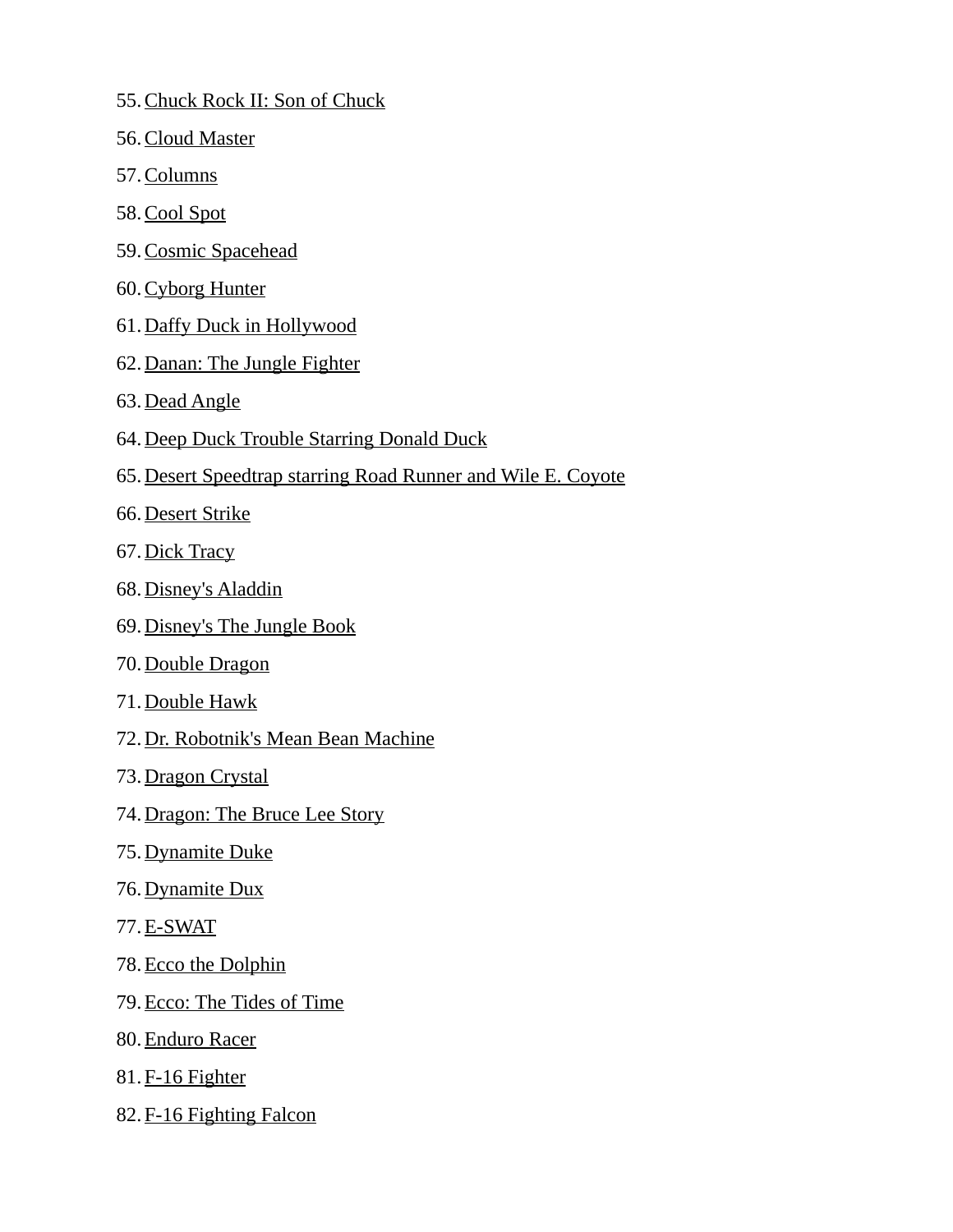83. F<sub>1</sub>

84. Fantasy Zone

85.Fantasy Zone II: The Tears of Opa-Opa

- 86. Fantasy Zone: The Maze
- 87. Fire & Forget II
- 88. Forgotten Worlds
- 89. Férias Frustradas do Pica Pau
- 90. G-LOC Air Battle
- 91. GP Rider
- 92. Gain Ground
- 93. Galactic Protector
- 94. Galaxy Force
- 95. Gangster Town
- 96. Gauntlet
- 97. George Foreman's KO Boxing
- 98. Geraldinho
- 99. Ghost House
- 100. Ghostbusters
- 101. Ghouls'n Ghosts
- 102. Global Defense
- 103. Golden Axe
- 104. Golden Axe Warrior
- 105. Great Baseball
- 106. Great Basketball
- 107. Great Football
- 108. Great Golf
- 109. Great Ice Hockey
- 110. Great Volleyball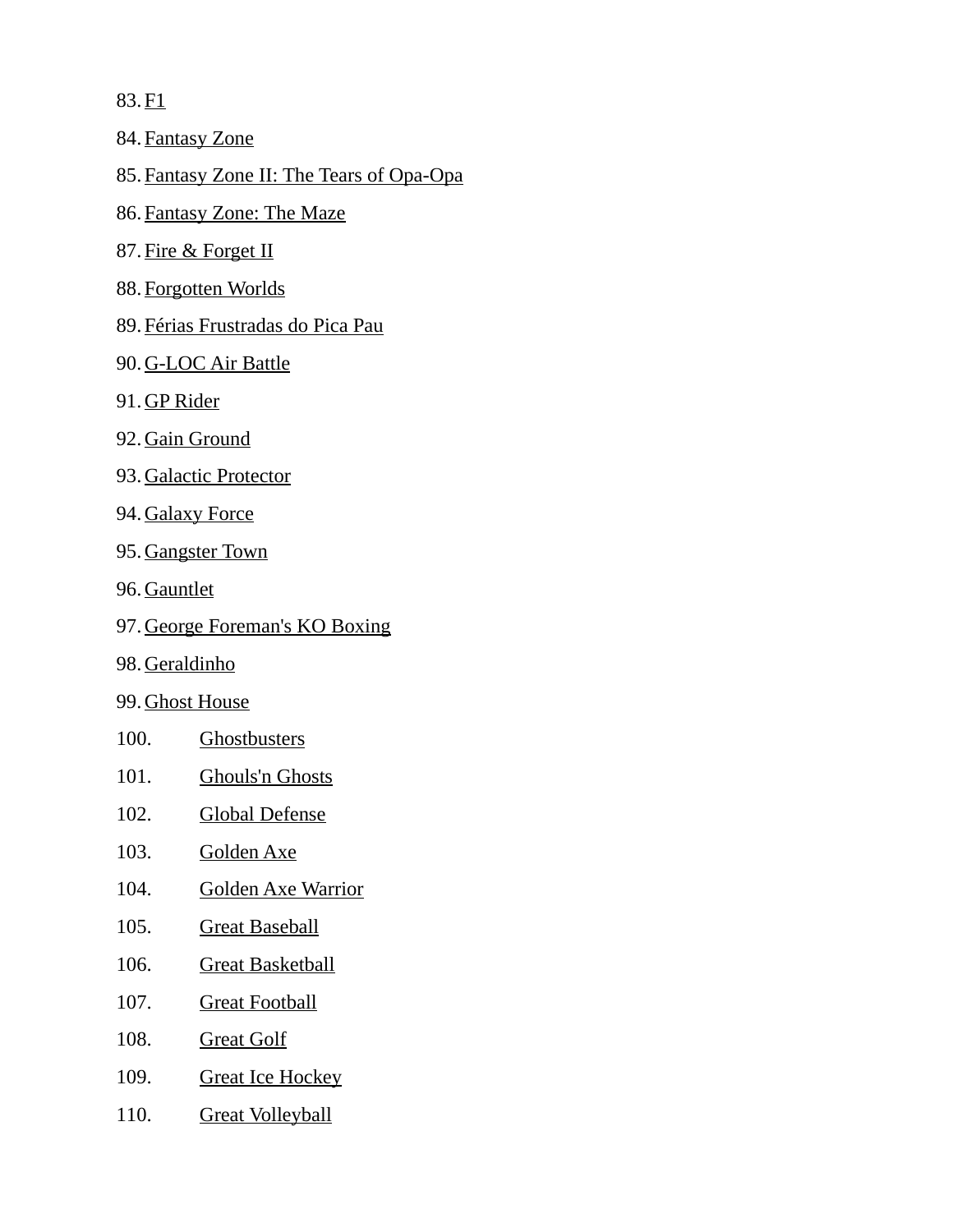| 111. | Hang-On                                         |
|------|-------------------------------------------------|
| 112. | Hang-On & Safari Hunt                           |
| 113. | <b>Heavyweight Champ</b>                        |
| 114. | <b>Heroes of the Lance</b>                      |
| 115. | <b>Home Alone</b>                               |
| 116. | Hook                                            |
| 117. | <b>Impossible Mission</b>                       |
| 118. | Indiana Jones and the Last Crusade              |
| 119. | Joe Montana Football                            |
| 120. | <b>Jurassic Park</b>                            |
| 121. | Kenseiden                                       |
| 122. | King's Quest: Quest for the Crown               |
| 123. | <u>Klax</u>                                     |
| 124. | <b>Krusty's Fun House</b>                       |
| 125. | <b>Kung Fu Kid</b>                              |
| 126. | <b>Land of Illusion Starring Mickey Mouse</b>   |
| 127. | <b>Laser Ghost</b>                              |
| 128. | <b>Legend of Illusion Starring Mickey Mouse</b> |
| 129. | <b>Lemmings 2</b>                               |
| 130. | <b>Line of Fire</b>                             |
| 131. | <b>Lord of the Sword</b>                        |
| 132. | <b>Marble Madness</b>                           |
| 133. | Marksman Shooting / Trap Shooting / Safari Hunt |
| 134. | <b>Master of Darkness</b>                       |
| 135. | <b>Masters of Combat</b>                        |
| 136. | <b>Maze Hunter 3-D</b>                          |
| 137. | <b>Mercs</b>                                    |
| 138. | Michael Jackson's Moonwalker                    |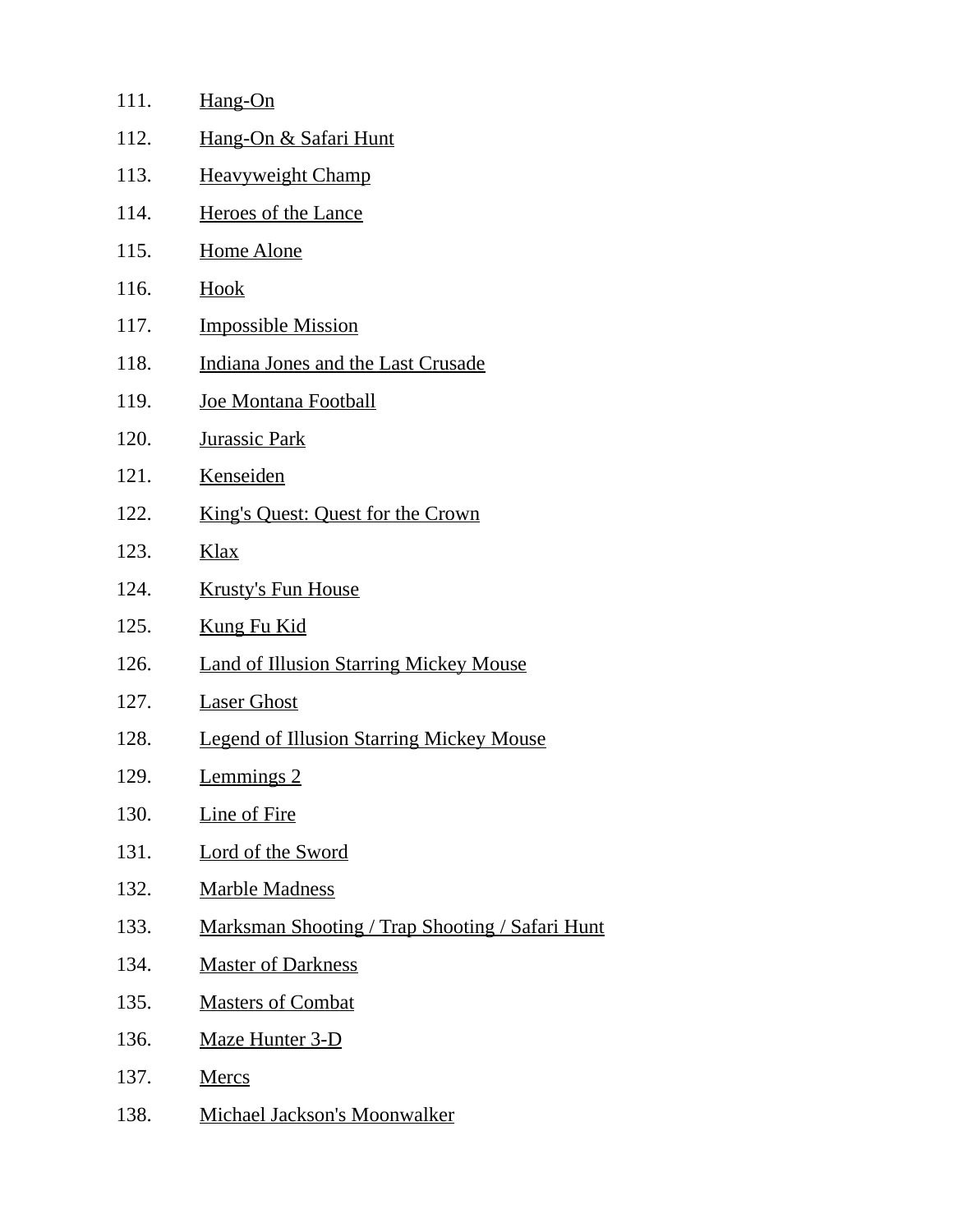139. Mick & Mack: Global Gladiators 140. Mickey's Ultimate Challenge 141. Micro Machines 142. Miracle Warriors: Seal of the Dark Lord 143. Missile Defense 3-D 144. Monopoly 145. Montezuma's Revenge Featuring Panama Joe 146. Mortal Kombat 147. Mortal Kombat 3 148. Mortal Kombat II 149. Ms. Pac-man 150. My Hero 151. Mônica no Castelo do Dragão 152. Ninja Gaiden 153. Operation Wolf 154. OutRun 3-D 155. Outrun 156. PGA Tour Golf 157. Pac-Mania 158. Paperboy 159. Parlour Games 160. Pat Riley Basketball 161. Penguin Land 162. Phantasy Star 163. Pit-Fighter 164. Populous 165. Poseidon Wars 3-D 166. Power Strike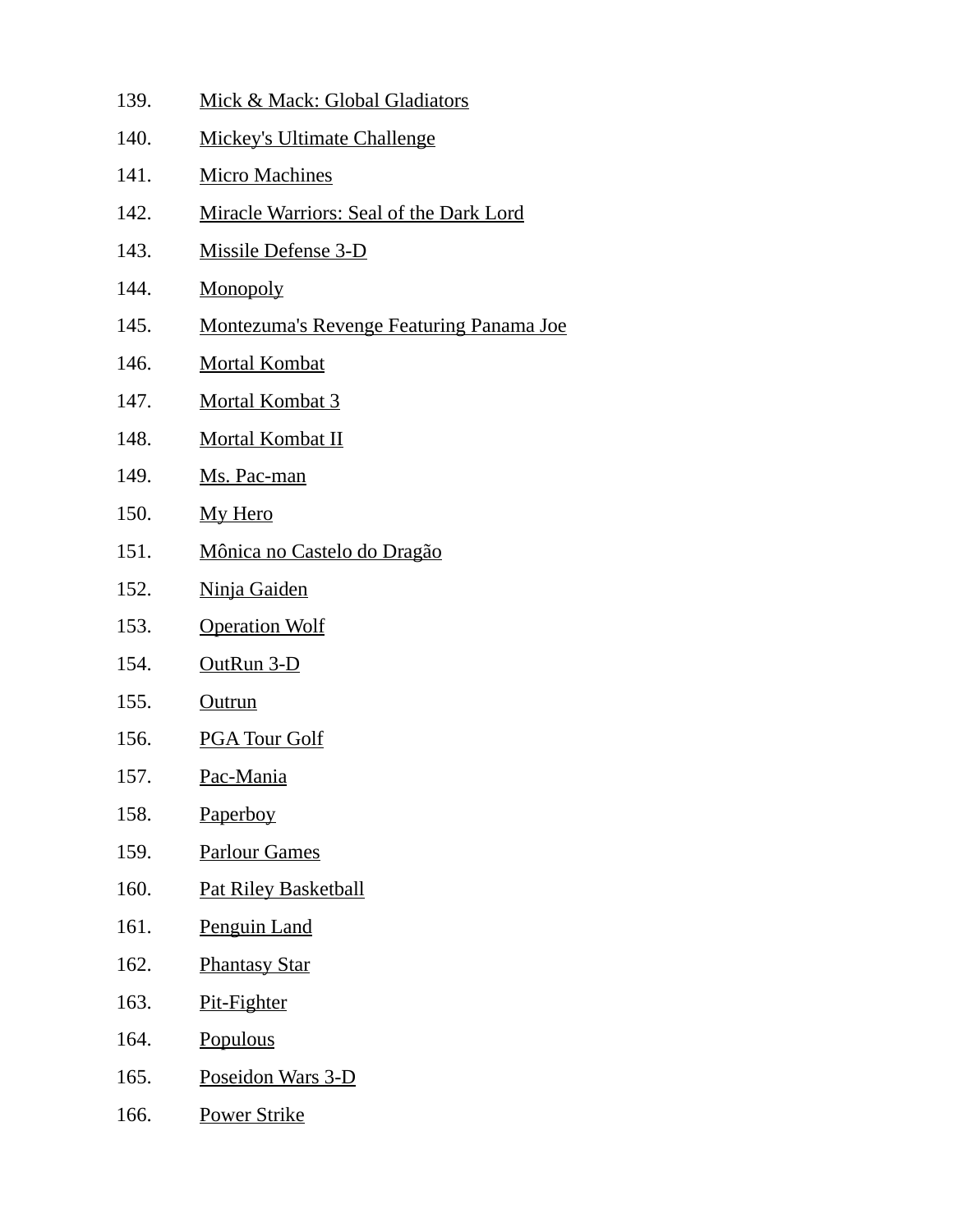| 167. | Power Strike II                                     |
|------|-----------------------------------------------------|
| 168. | Predator 2                                          |
| 169. | <b>Pro Wrestling</b>                                |
| 170. | <b>Psychic World</b>                                |
| 171. | <b>Psycho Fox</b>                                   |
| 172. | Putt & Putter                                       |
| 173. | Quartet                                             |
| 174. | Quest for the Shaven Yak Starring Ren Hoek & Stimpy |
| 175. | R-Type                                              |
| 176. | R.C. Grand Prix                                     |
| 177. | Rainbow Islands: Story of the Bubble Bobble 2       |
| 178. | Rambo III                                           |
| 179. | Rambo: First Blood Part II                          |
| 180. | Rampage                                             |
| 181. | Rampart                                             |
| 182. | <b>Rastan</b>                                       |
| 183. | Reggie Jackson Baseball                             |
| 184. | <b>Renegade</b>                                     |
| 185. | <b>Rescue Mission</b>                               |
| 186. | <b>Road Rash</b>                                    |
| 187. | RoboCop 3                                           |
| 188. | RoboCop Versus The Terminator                       |
| 189. | <b>Rocky</b>                                        |
| 190. | <b>Running Battle</b>                               |
| 191. | <b>Sagaia</b>                                       |
| 192. | Sapo Xulé: SOS Lagoa Poluída                        |
| 193. | <b>Scramble Spirits</b>                             |
| 194. | <b>Secret Command</b>                               |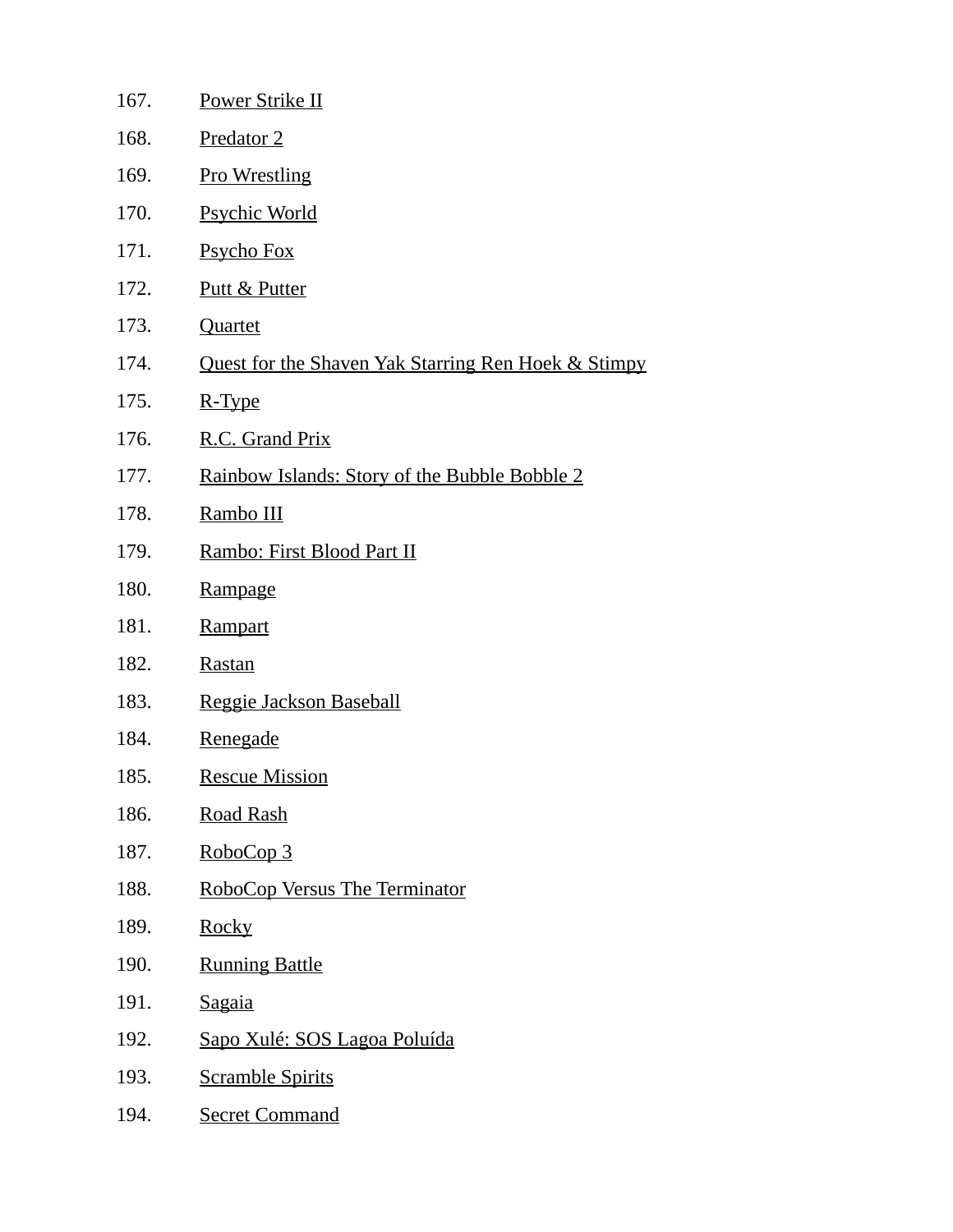| 195. | <b>Sega Chess</b>                           |
|------|---------------------------------------------|
| 196. | <u>Sega World Tournament Golf</u>           |
| 197. | <b>Sensible Soccer</b>                      |
| 198. | <b>Shadow Dancer: The Secret of Shinobi</b> |
| 199. | <u>Shadow of the Beast</u>                  |
| 200. | <b>Shanghai</b>                             |
| 201. | Shinobi                                     |
| 202. | <b>Shooting Gallery</b>                     |
| 203. | <b>Slap Shot</b>                            |
| 204. | <b>Sonic Blast</b>                          |
| 205. | <b>Sonic the Hedgehog</b>                   |
| 206. | <b>Sonic the Hedgehog 2</b>                 |
| 207. | Sonic the Hedgehog Chaos                    |
| 208. | <b>Sonic the Hedgehog Spinball</b>          |
| 209. | <b>Space Gun</b>                            |
| 210. | <b>Space Harrier</b>                        |
| 211. | <b>Space Harrier 3-D</b>                    |
| 212. | <b>Special Criminal Investigation</b>       |
| 213. | <u>Speedball</u>                            |
| 214. | Speedball 2                                 |
| 215. | <b>SpellCaster</b>                          |
| 216. | Spy vs. Spy                                 |
| 217. | <b>Star Wars</b>                            |
| 218. | <b>Street Fighter II</b>                    |
| 219. | <b>Streets of Rage</b>                      |
| 220. | <b>Streets of Rage II</b>                   |
| 221. | <b>Strider</b>                              |
| 222. | <b>Strider II</b>                           |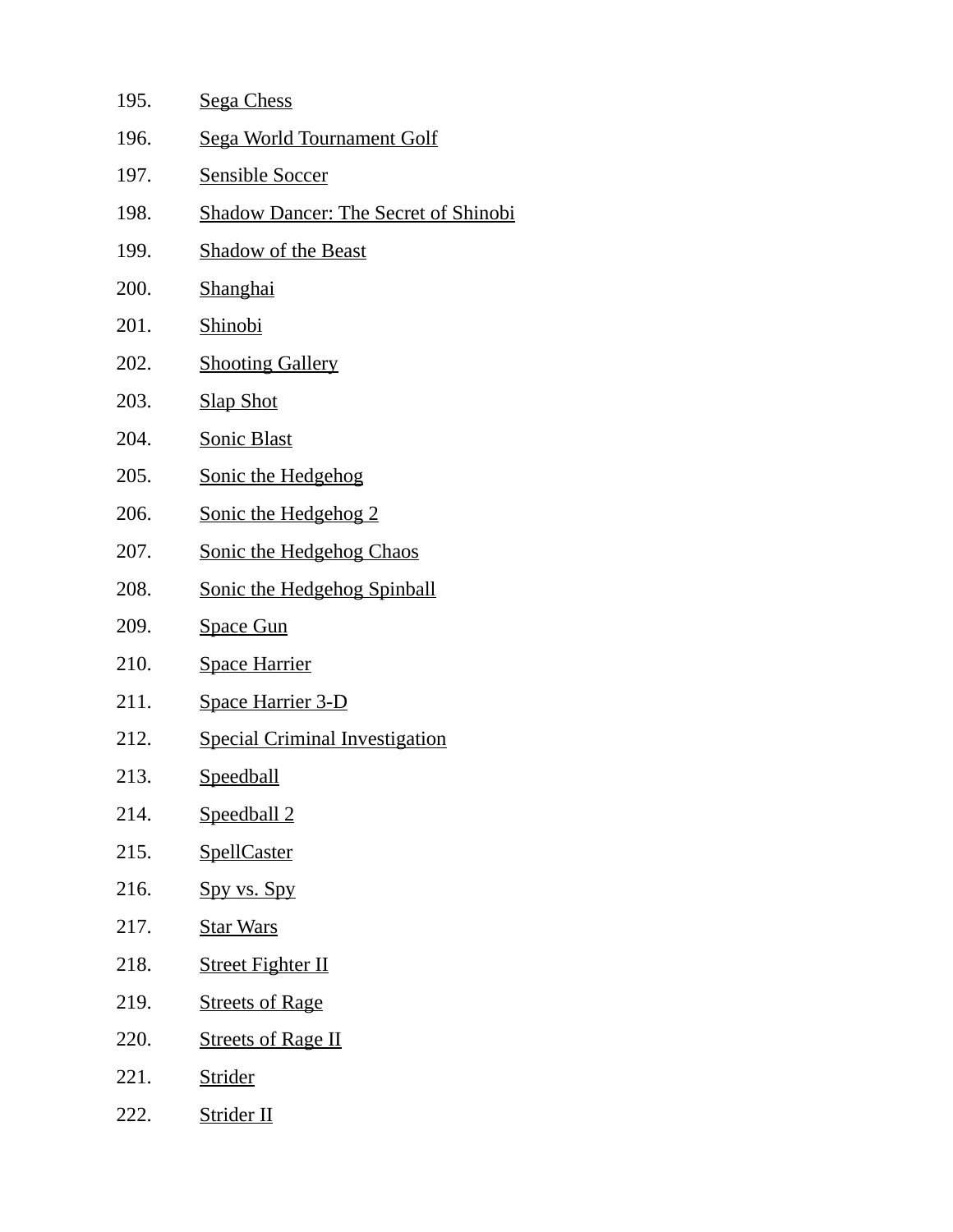| 223. | <b>Submarine Attack</b>                          |
|------|--------------------------------------------------|
| 224. | <b>Summer Games</b>                              |
| 225. | <b>Super Kick Off</b>                            |
| 226. | <b>Super Monaco GP</b>                           |
| 227. | <b>Super Off Road</b>                            |
| 228. | <b>Super Racing</b>                              |
| 229. | Super Smash T.V.                                 |
| 230. | <u>Super Space Invaders</u>                      |
| 231. | <b>Super Tennis</b>                              |
| 232. | <b>Super Tetris</b>                              |
| 233. | <b>Superman: The Man of Steel</b>                |
| 234. | <b>T2: The Arcade Game</b>                       |
| 235. | <b>TV Colosso</b>                                |
| 236. | Taz-Mania                                        |
| 237. | Tecmo World Cup '93                              |
| 238. | <b>Teddy Boy</b>                                 |
| 239. | <b>Tennis Ace</b>                                |
| 240. | <u>Terminator 2: Judgment Day</u>                |
| 241. | The Addams Family                                |
| 242. | <b>The Cyber Shinobi</b>                         |
| 243. | <b>The Flash</b>                                 |
| 244. | <b>The Flintstones</b>                           |
| 245. | <b>The Incredible Crash Dummies</b>              |
| 246. | <b>The Incredible Hulk</b>                       |
| 247. | <b>The Lion King</b>                             |
| 248. | <b>The Lucky Dime Caper Starring Donald Duck</b> |
| 249. | <b>The New Zealand Story</b>                     |
| 250. | The Ninja                                        |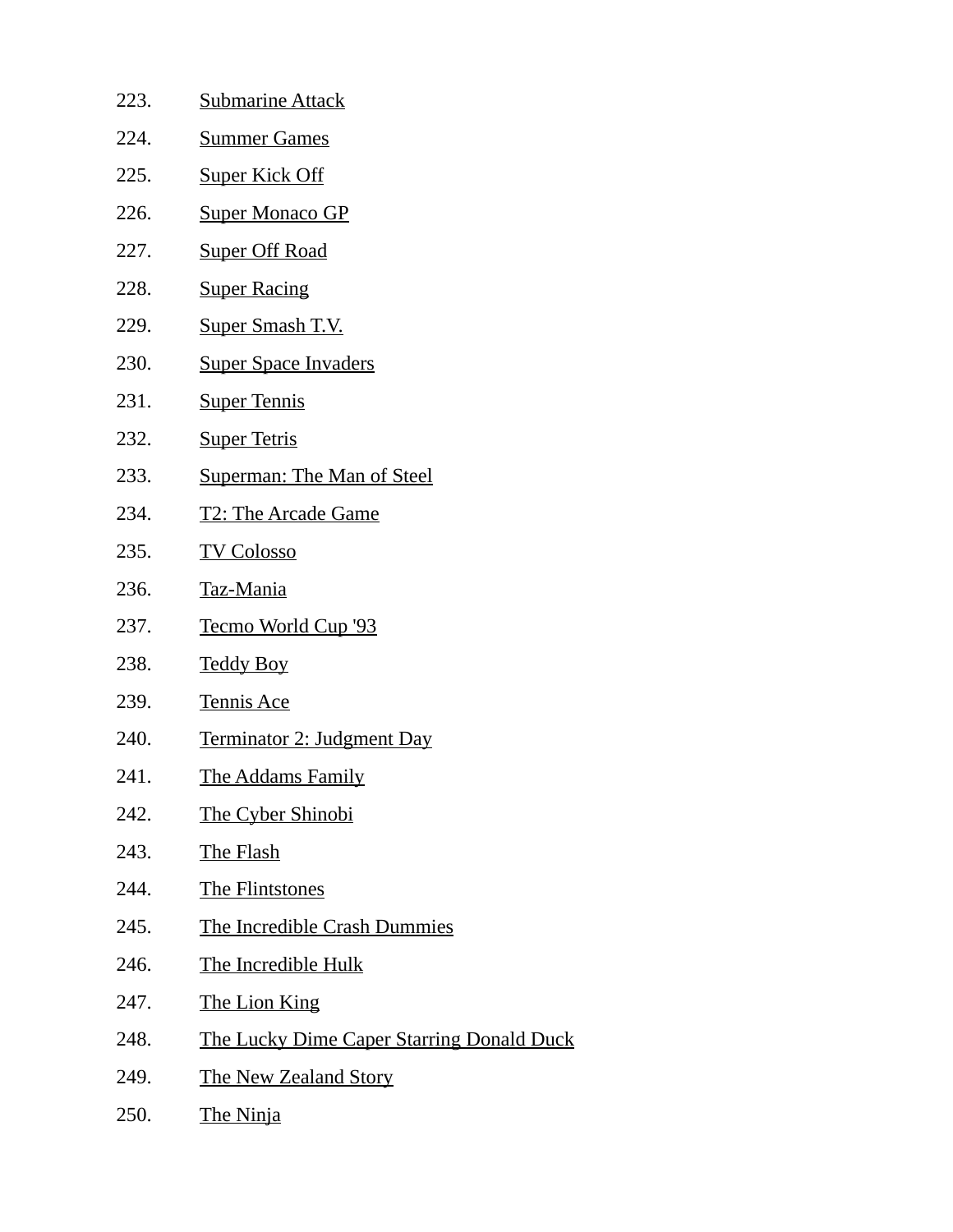| 251. | The Ottifants                            |
|------|------------------------------------------|
| 252. | The Simpsons: Bart vs. The Space Mutants |
| 253. | The Simpsons: Bart vs. The World         |
| 254. | The Smurfs                               |
| 255. | The Smurfs Travel The World              |
| 256. | The Terminator                           |
| 257. | <b>Thunder Blade</b>                     |
| 258. | <b>Time Soldiers</b>                     |
| 259. | <b>Tom and Jerry: The Movie</b>          |
| 260. | <u>Toto World 3</u>                      |
| 261. | <b>TransBot</b>                          |
| 262. | <b>Trivial Pursuit - Genus Edition</b>   |
| 263. | Ultima IV: Quest of the Avatar           |
| 264. | <u>Ultimate Soccer</u>                   |
| 265. | Vampire (UE) [!]                         |
| 266. | <b>Vigilante</b>                         |
| 267. | <b>Wanted</b>                            |
| 268. | Where in the World Is Carmen Sandiego?   |
| 269. | <b>Wimbledon</b>                         |
| 270. | Wimbledon II                             |
| 271. | Winter Olympics: Lillehammer '94         |
| 272. | <b>Wolf Child</b>                        |
| 273. | <b>Wonder Boy</b>                        |
| 274. | <b>Wonder Boy III: The Dragon's Trap</b> |
| 275. | <b>Wonder Boy in Monster Land</b>        |
| 276. | <b>Wonder Boy in Monster World</b>       |
| 277. | <b>World Class Leader Board Golf</b>     |
| 278. | <b>World Cup Italia '90</b>              |